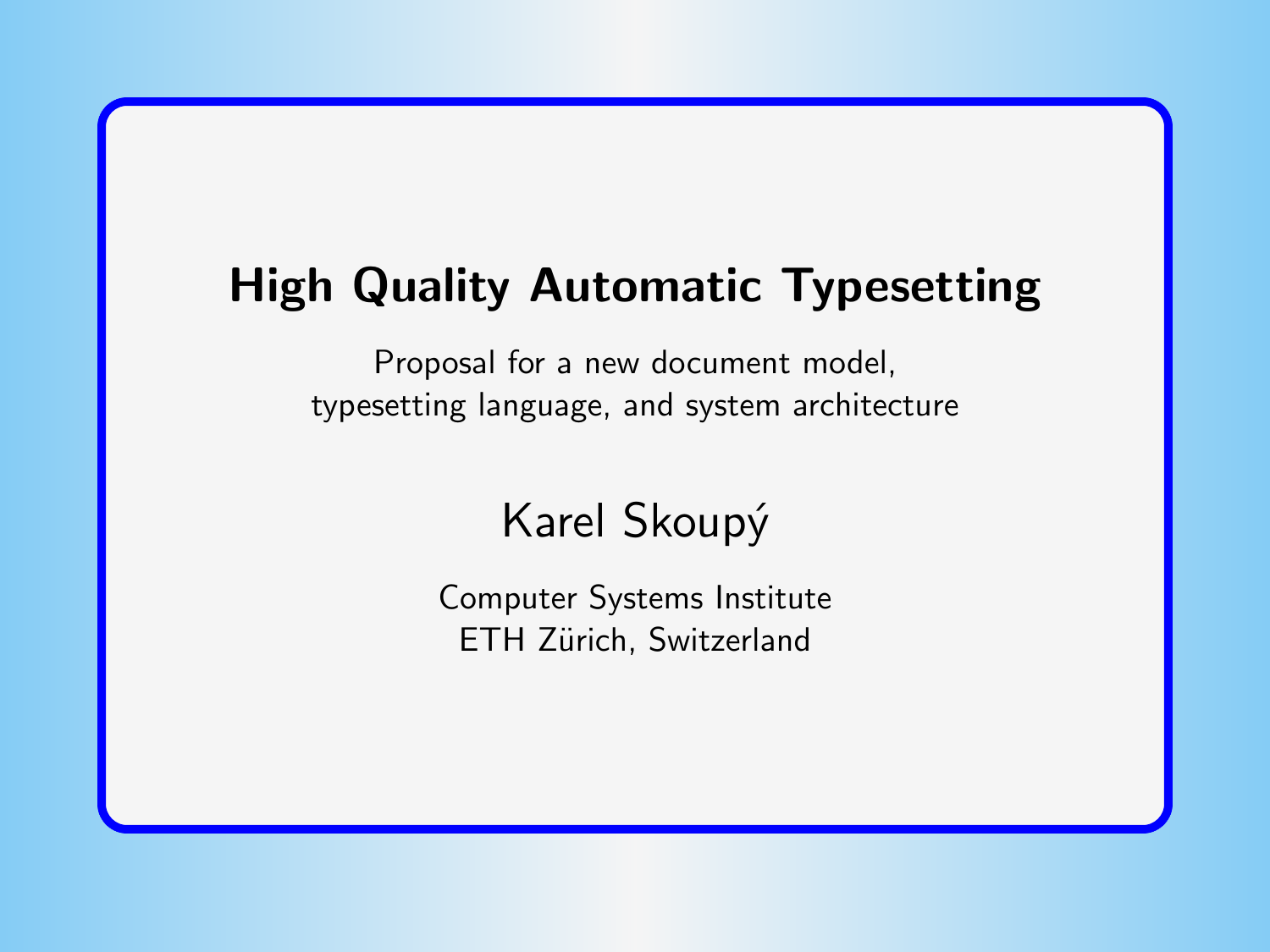# High Quality

- <span id="page-1-0"></span>• the printout should æsthetically please the (discriminating) reader
- result should be comparable to traditional methods
- traditional concern of TFX users

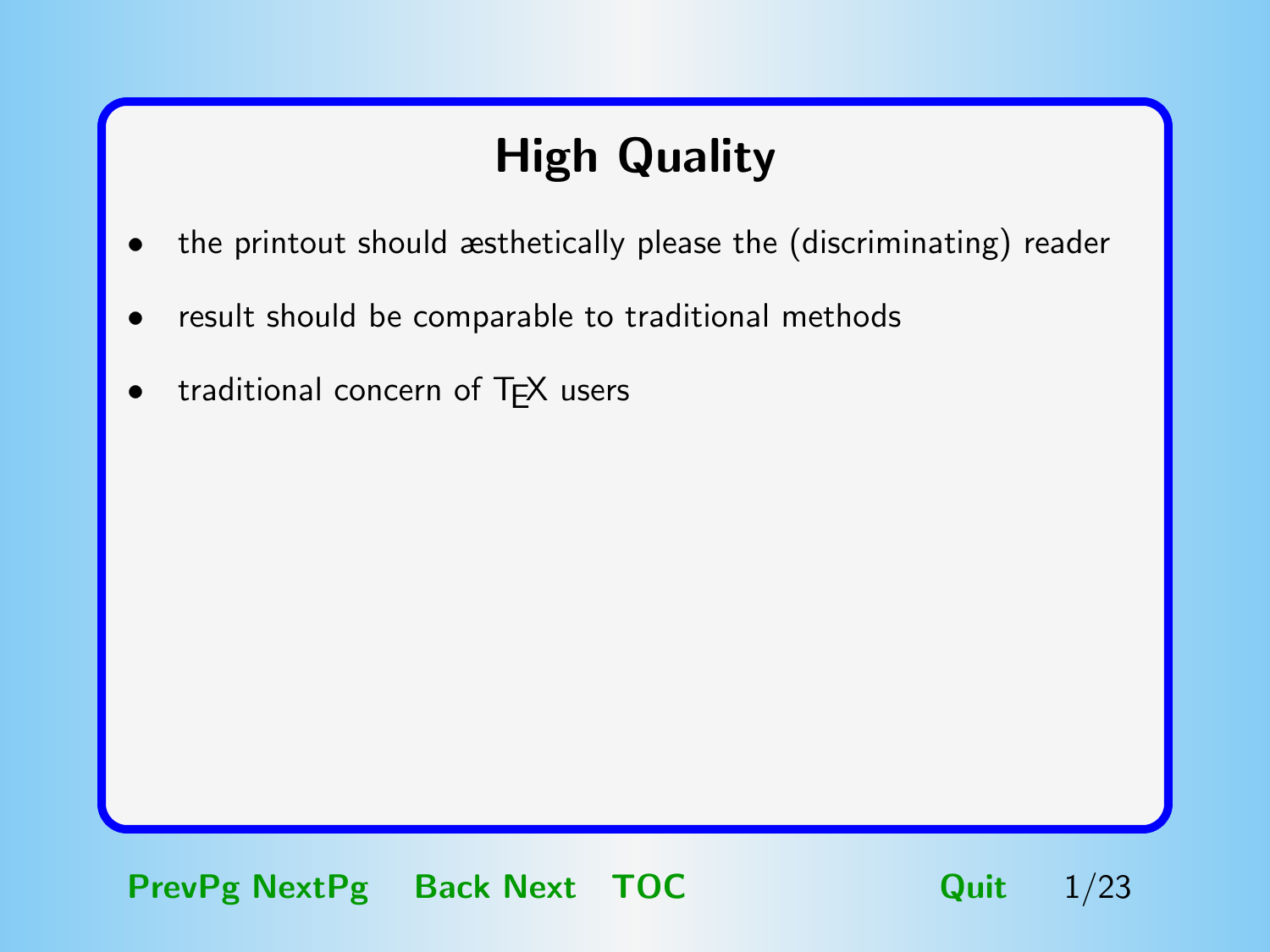## Automatic Processing

- <span id="page-2-0"></span>content + design specification  $\rightarrow$  visual document
- automatization of the whole preparation process
- ability to change the content and/or the design specification
- big gap between abstract specification and formatting control
- more abstract level of control  $\rightarrow$  higher expressivity and productivity
- WYSIWYG works on a very concrete level
- T<sub>F</sub>X needs a lot of concrete manual tuning for complex layouts

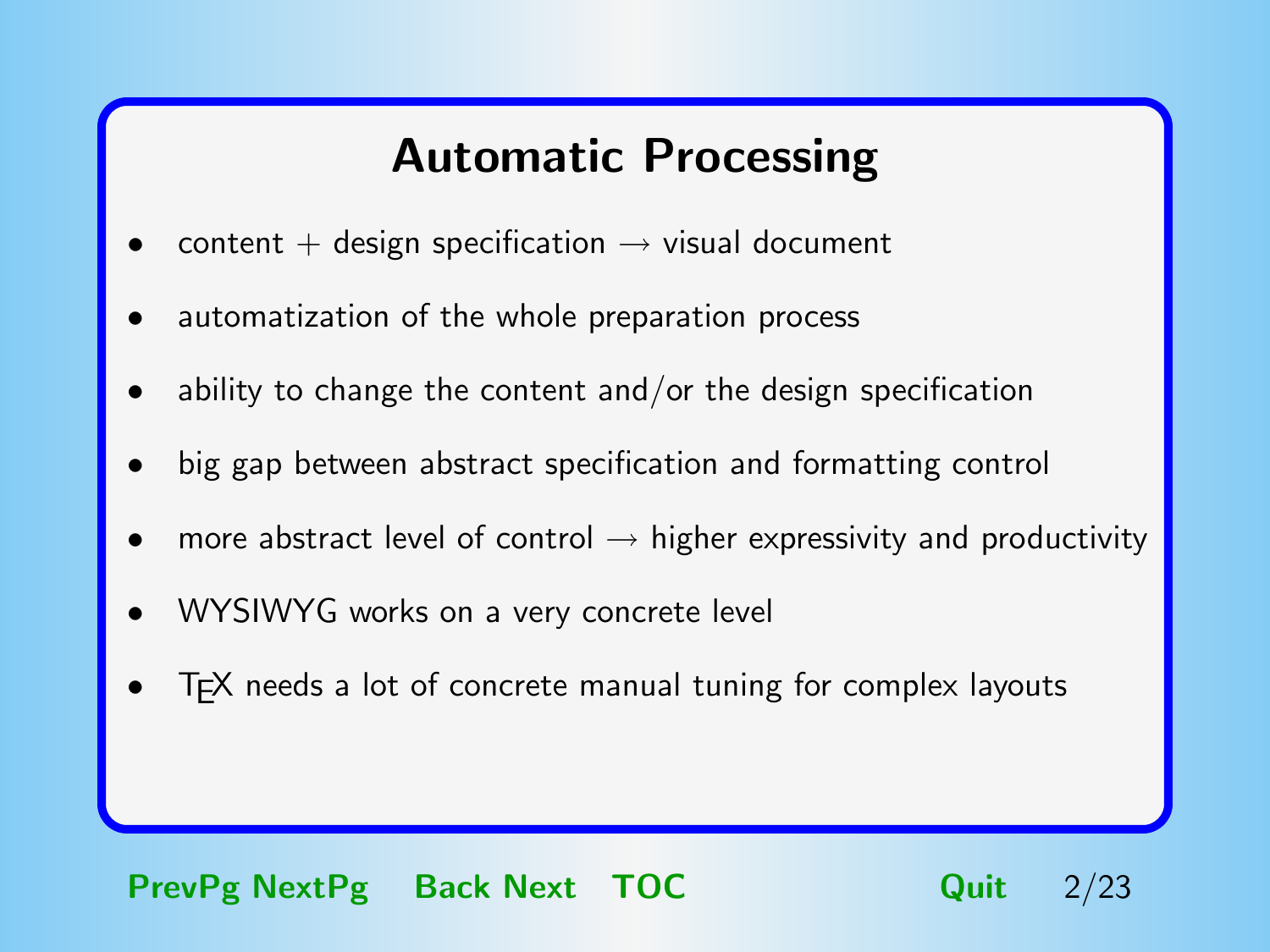# Implementation Limitations of TEX

- <span id="page-3-0"></span>Great difficulty making extensions
	- − 20 years old implementation
	- − monolithic code
	- − obscure dependencies
	- − overkill optimizations
	- − lack of abstraction
- Poor integrability and reusability
	- − no modularization
	- − rigid program interface

[PrevPg](#page-2-0) [NextPg](#page-4-0) Back Next [TOC](#page-23-0) Quit 3/23

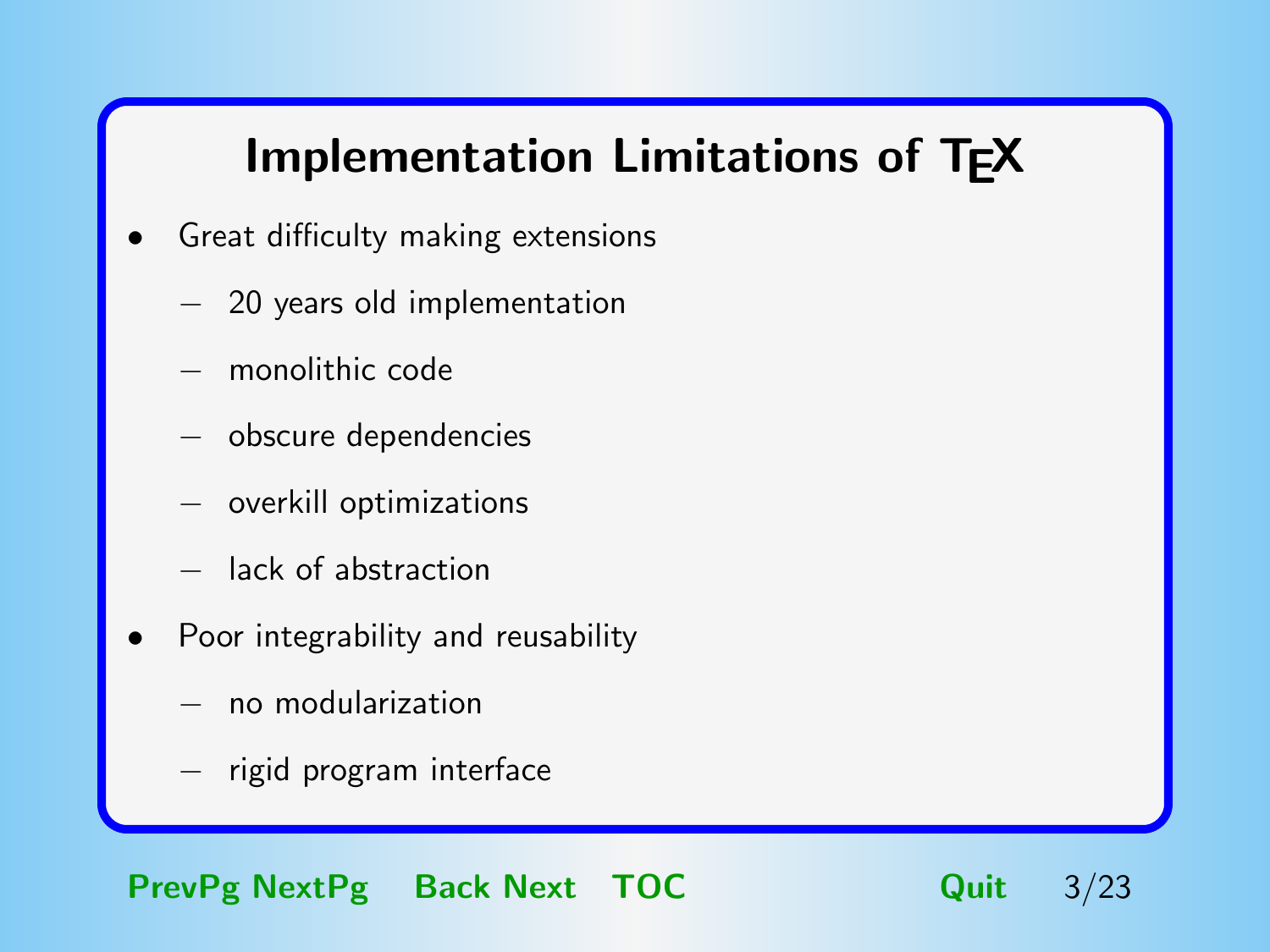# The  $\mathcal{N}$ The  $\mathcal{N}$ The  $\mathcal{N}$

- <span id="page-4-0"></span>Complete modular redesign of TFX
- Reimplementation in Java
- Strict functional identity (compatibility) with TFX
- Extendibility and reusability

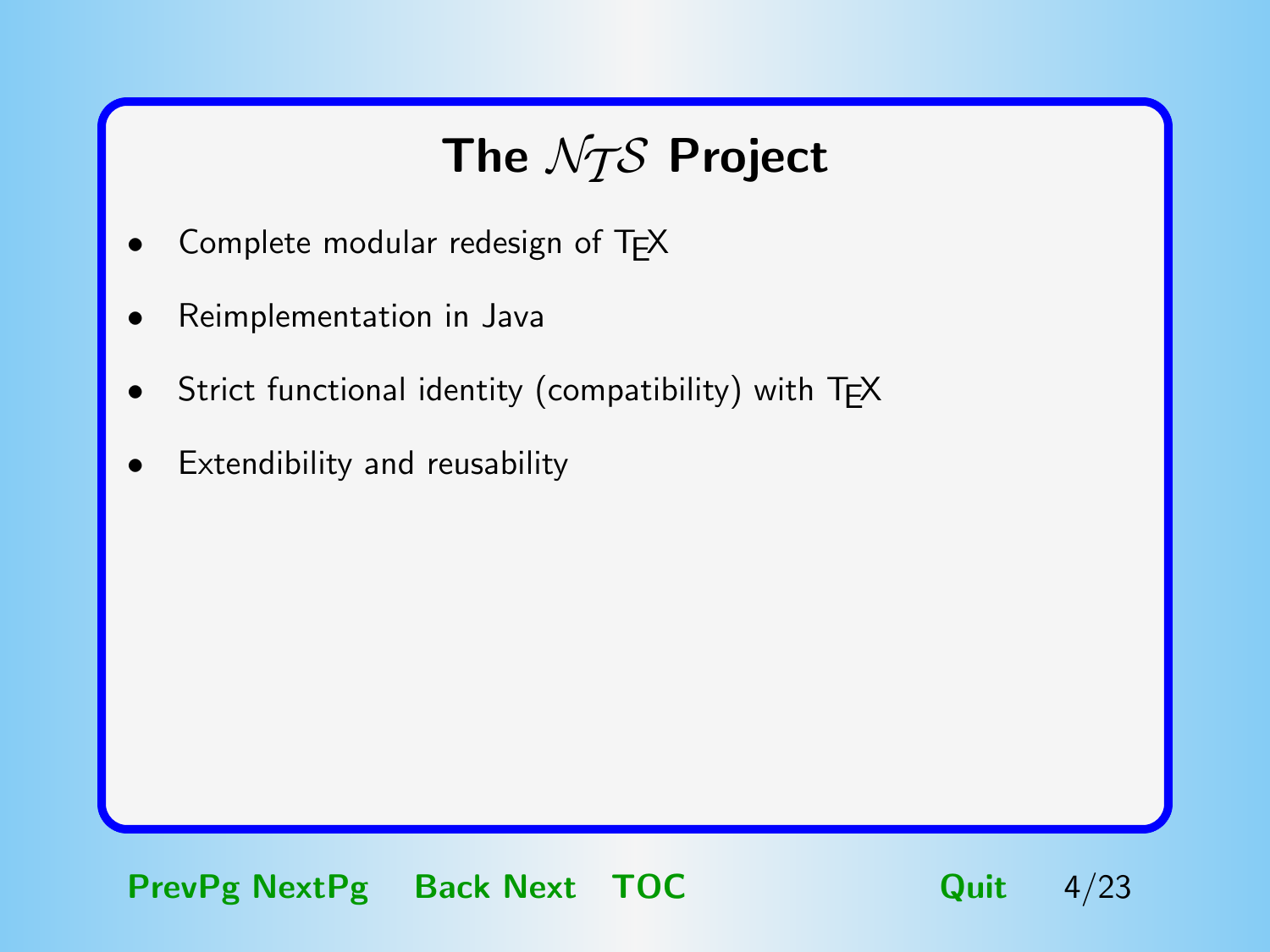<span id="page-5-0"></span>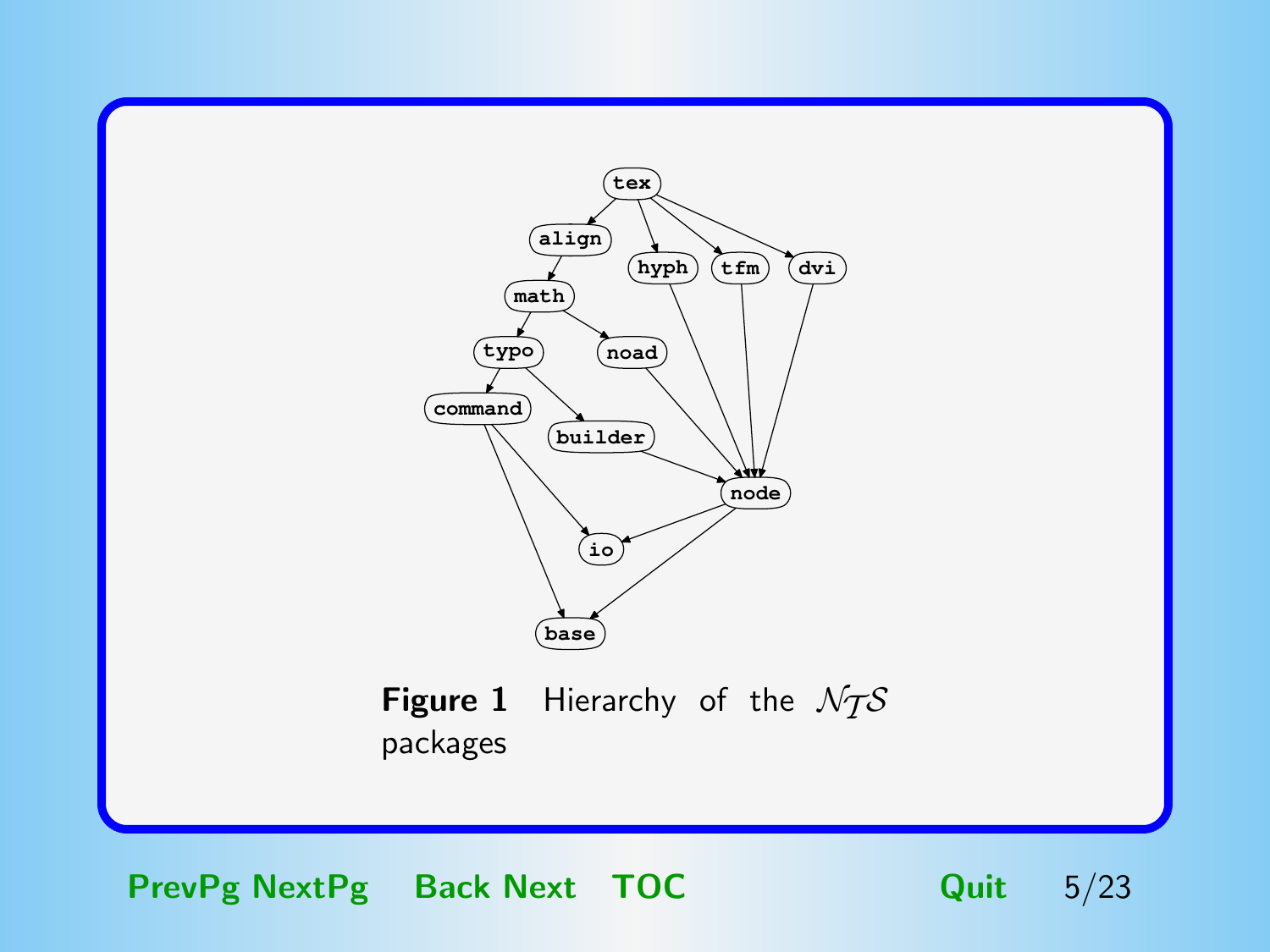<span id="page-6-0"></span>

Figure 2  $NTS$  in its Full Speed

[PrevPg](#page-5-0) [NextPg](#page-7-0) Back Next [TOC](#page-23-0) Quit 6/23

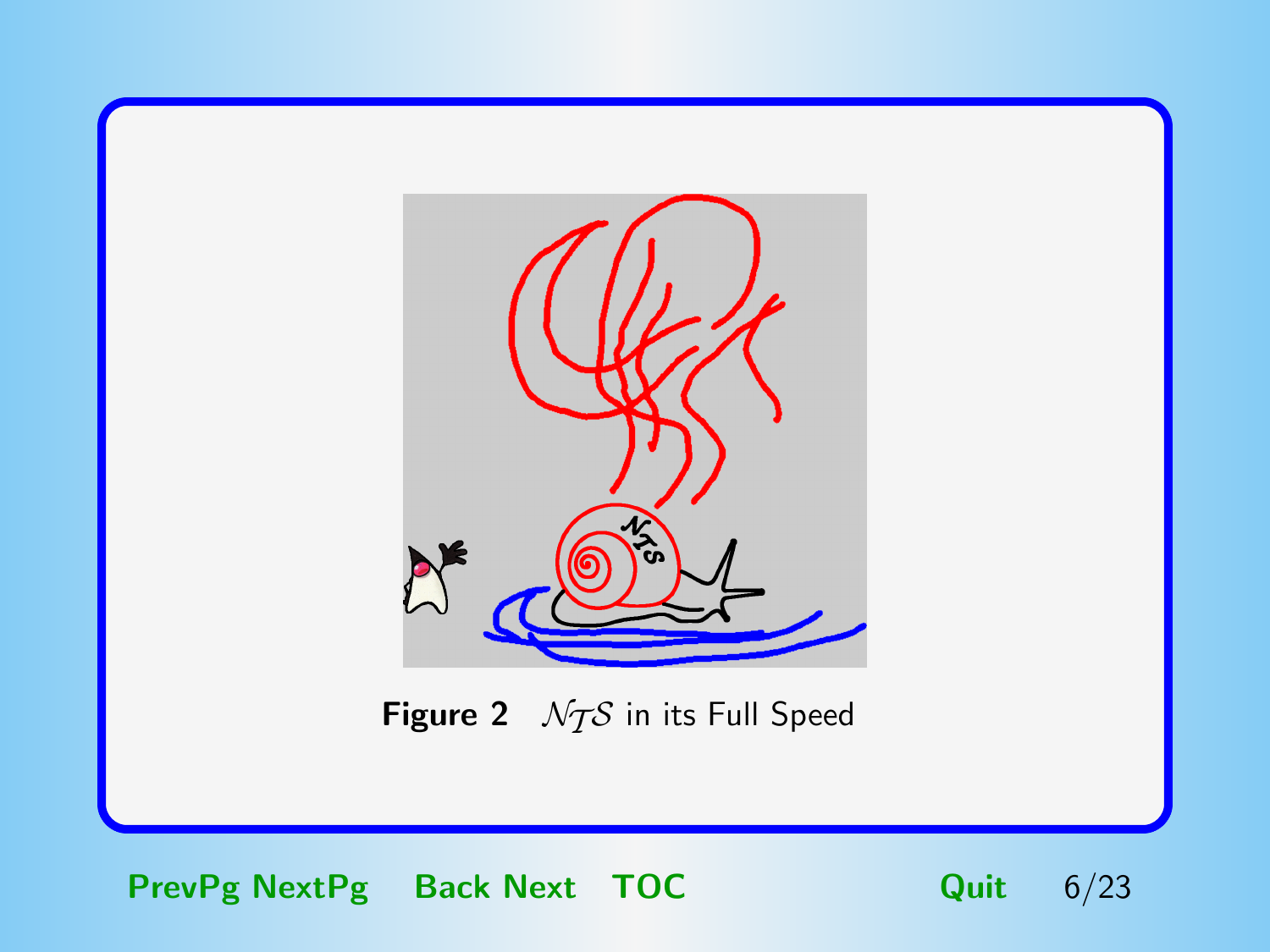# Conceptual Limitations

- <span id="page-7-0"></span>Rectangular document model
- Static processing semantics
- Low level input/control language
- Monolithic system architecture

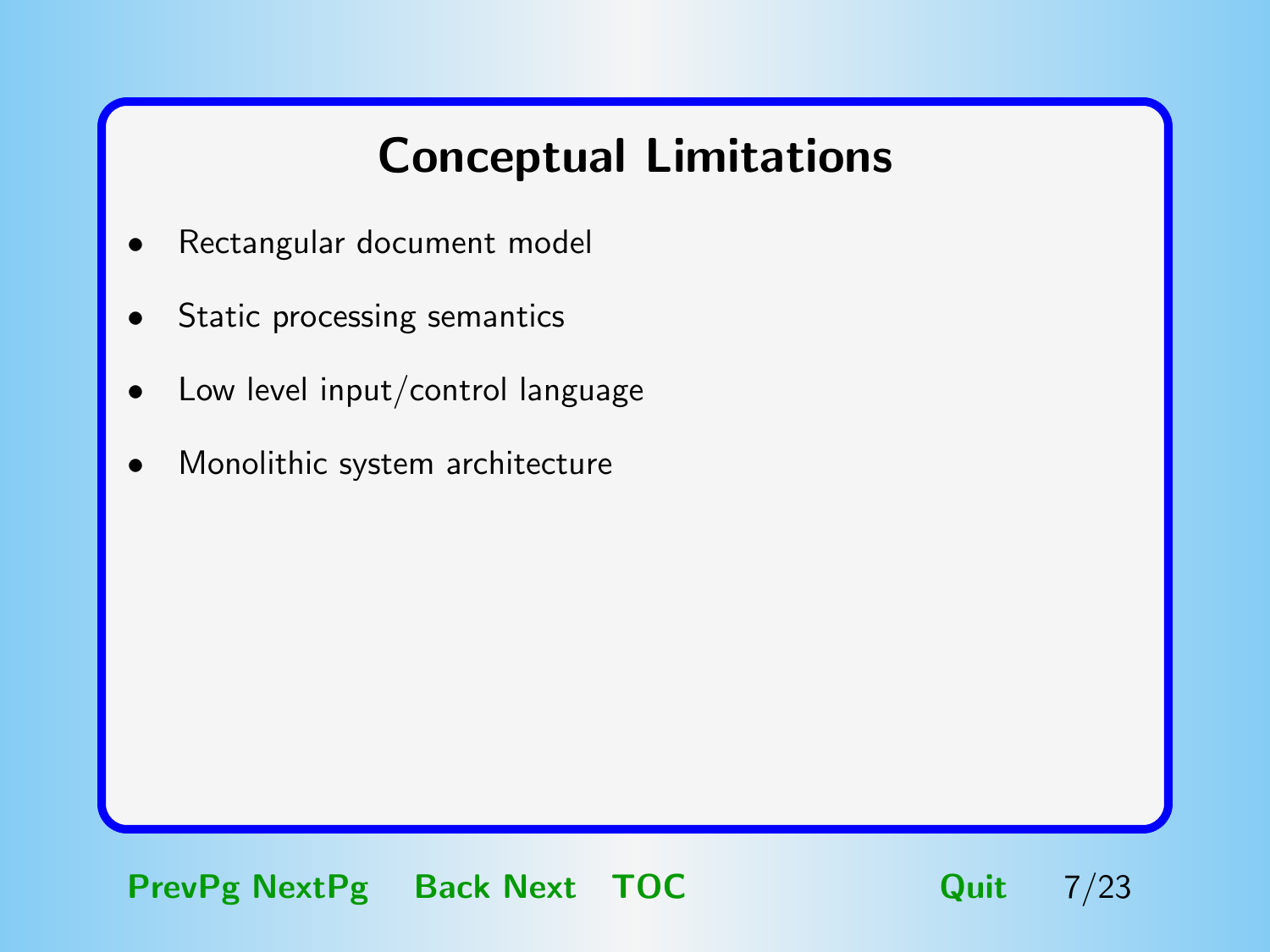### <span id="page-8-0"></span>Appetizer for the Document Model

The Buddha told Ananda, "All the aspects of everything in the world, such as big and small, inside and outside, amount to the dust before you. Do not say the seeing stretches and shrinks. Consider the example of a square container in which a square of emptiness is seen. I ask you further: is the square emptiness that is seen in the square container a fixed square shape, or is it not fixed as a square shape? If it is a fixed square shape,



**Figure 3** General shape frames in Adobe InDesign

[PrevPg](#page-7-0) [NextPg](#page-9-0) Back Next [TOC](#page-23-0) Quit 8/23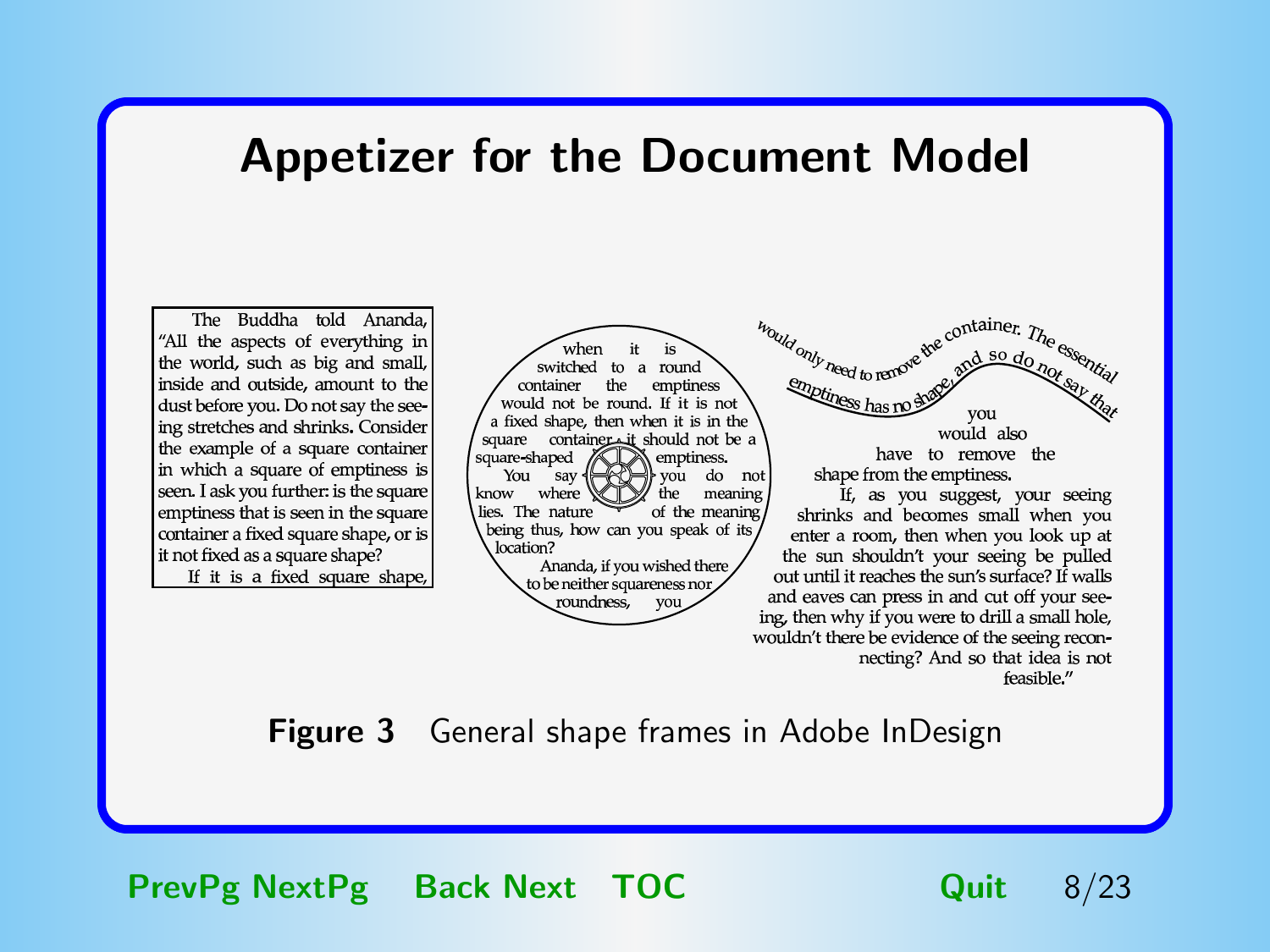### Document Model

- <span id="page-9-0"></span>Only rectangular shapes  $-$  any graphics is just a box
- Very poor means for specification of non-rectangular text blocks
- Insufficient means for texts along curves

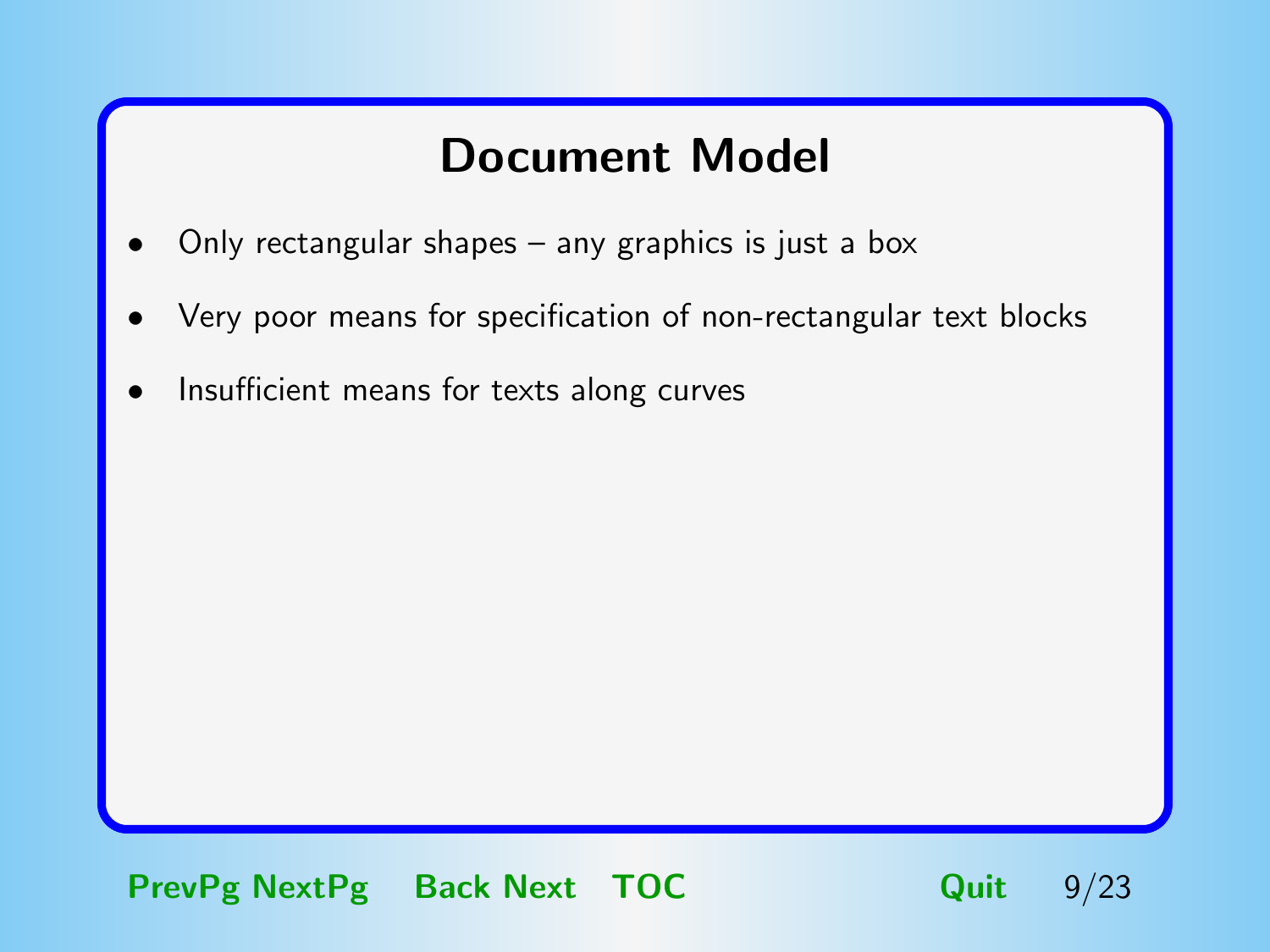#### <span id="page-10-0"></span>Example of Incorrect Text Wrapping

Various L<sup>A</sup>TEX drawing languages can naturally incorporate texts into drawings because those languages are built on top of LATEX. Some of them support also scaling and rotating of textual objects. also scaling and rotating of textual objects. nd oues The most fancy features are provided by the PSTricks package. It is possible to bend a line or even a text block (with proper kerning) along a general curve. However, it is not possible to influence back the text for- $\sum_{n=1}^{\infty}$  matting by the curve's shape.  $\sum_{n=1}^{\infty}$  $\sum_{i=0} a_i$ The information exchange is

Tongue No unidirectional in this case; everything is prepared in advance and passed to DVI specials and the rendering is postponed until printing. In METAPOST, there are two ways to work with text. The first is to use the infont operator which makes a picture of a character string using a given PostScript font. However, the glyphs are just put next to each other and without kerning. The second is to call T<sub>E</sub>X to perform arbitrary typesetting tasks and the result is then accessible as a fixed picture with a known bounding box. The two ways just described can be even combined making it possible to use individual character glyphs and to let TEX determine the kerning dimensions (one by one of course). Having collected this information, the METAPOST code can typeset the properly kerned text along a curve. This trick is used in MetaFun and nicely illustrates that people can do just everything with TEX and METAPOST. Perhaps someone will write METAPOST macros which implement optimal paragraph breaking.

#### **Figure 4** Non-robust  $L^AT$ <sub>F</sub>X solution for wrapping text

[PrevPg](#page-9-0) [NextPg](#page-11-0) Back Next [TOC](#page-23-0) Quit 10/23

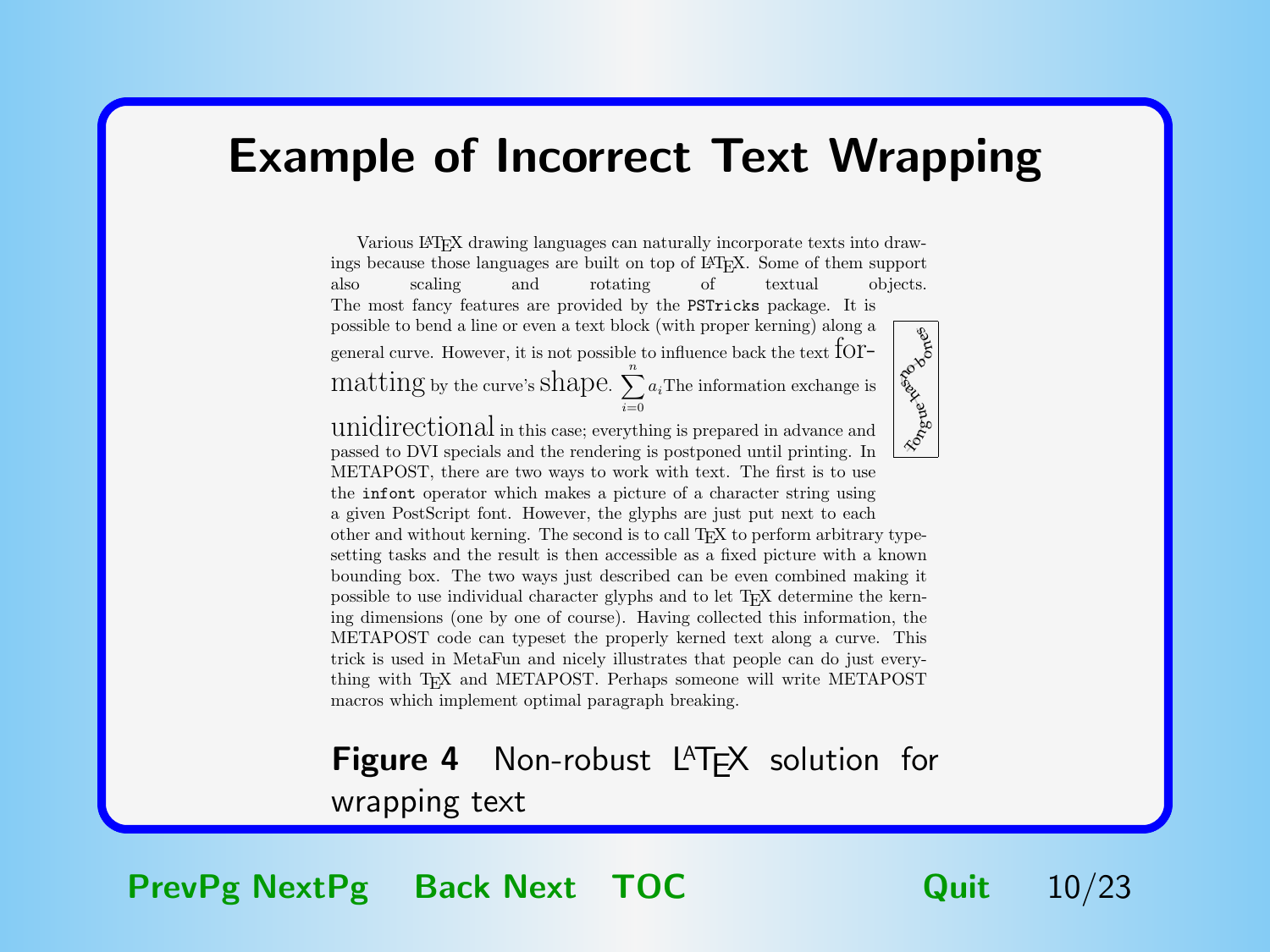# More General Document Model

- <span id="page-11-0"></span>introducing paths and graphical facilities (from METAPOST)
- unification of text, font, and graphics objects
- uniform representation of (composite) objects
- natural blending of text and graphics

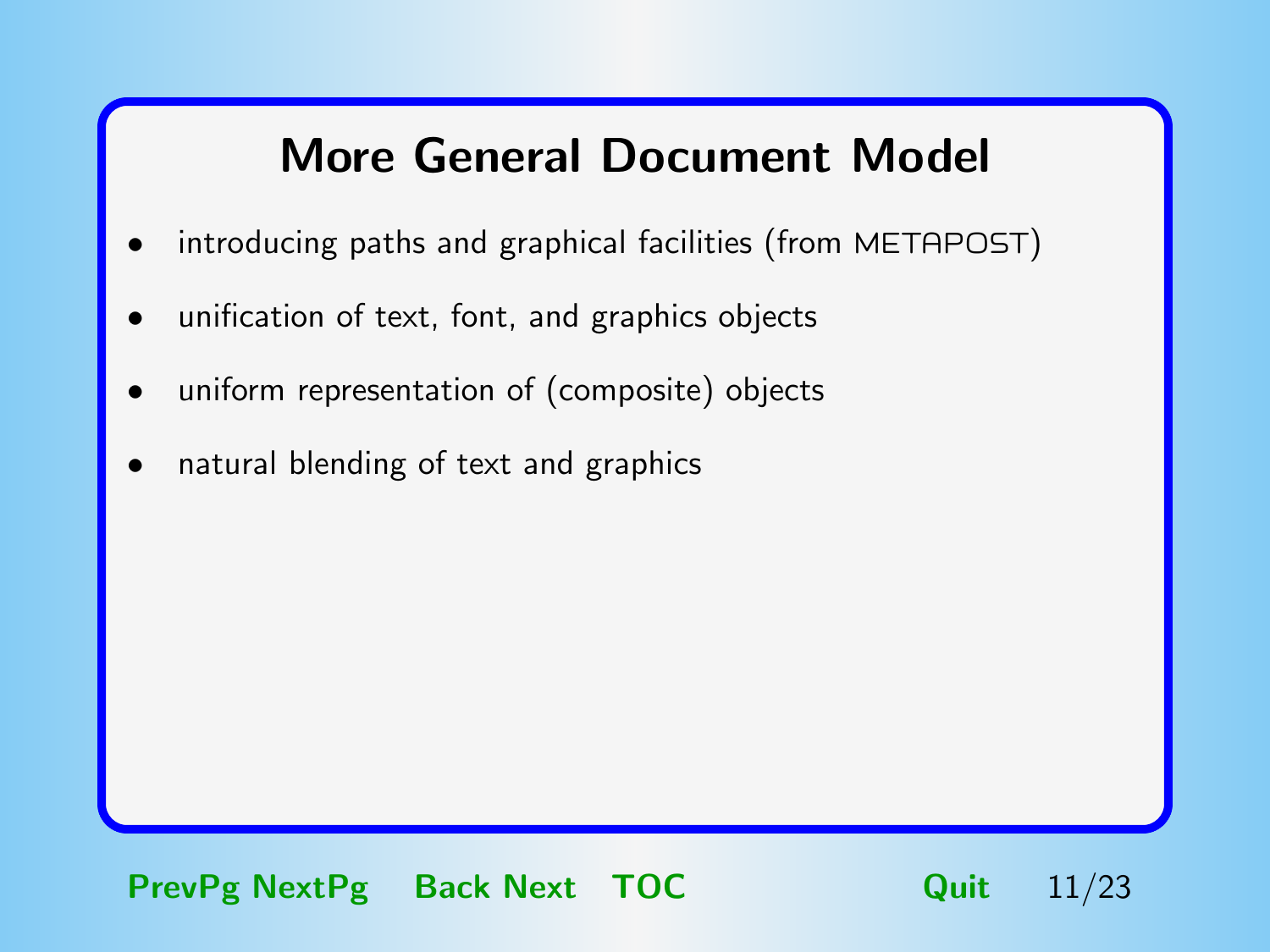#### <span id="page-12-0"></span>Example of *\blockshape No.* 1

The Buddha told Ananda, "All the aspects of everything in the world, such as big and small, inside and outside, amount to the dust before you. Do not say the seeing stretches and shrinks. Consider the example of a square container in which a square of emptiness is seen. I ask you further: is the square emptiness that is seen in the square container a fixed square shape, or is it not fixed as a square shape? If it is a fixed square shape, when it is switched to a round container the emptiness would not be round. If it is not a fixed shape, then when it is in the square container it should not be a square-shaped emptiness. You say you do not know where the meaning lies. The nature of the meaning being thus, how can you speak of its location? Ananda, if you wished there to be neither squareness nor roundness, you would only need to remove the container. The essential emptiness has no shape, and so do not say that you would also have to remove the shape from the emptiness. If as you suggest, your seeing shrinks and becomes small when you enter a room, then when you look up at the sun shouldn't your seeing be pulled out until it reaches the sun's surface? If walls and eaves can press in and cut off your seeing, then why if you were to drill a small hole, wouldn't there be evidence of the seeing reconnecting? And so that idea is not feasible."

**Figure 5** Paragraph shape defined by an orthogonal polygon

[PrevPg](#page-11-0) [NextPg](#page-13-0) Back Next [TOC](#page-23-0) Quit 12/23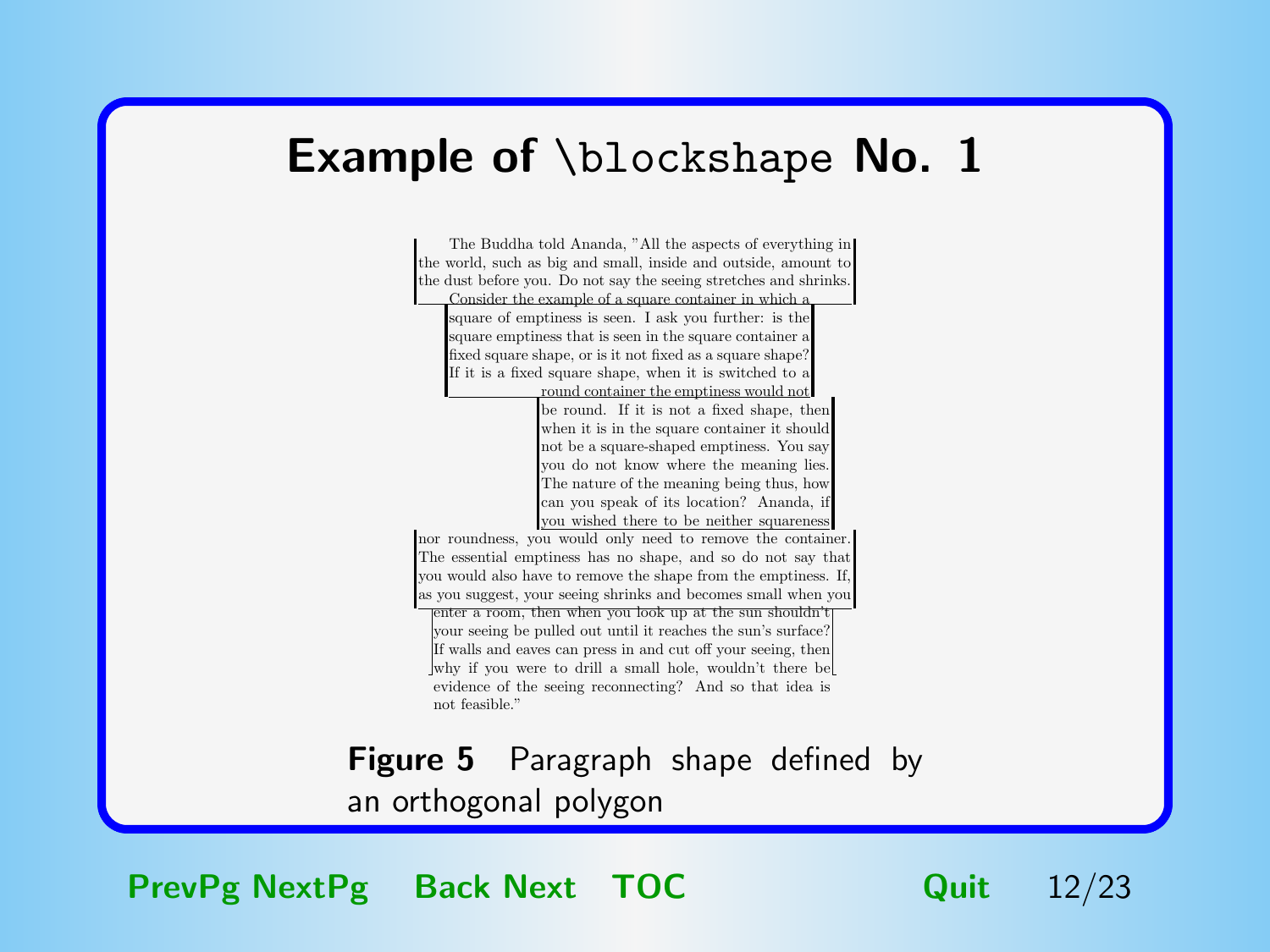### <span id="page-13-0"></span>Example of *\blockshape No.* 2

The Buddha told Ananda, "All the aspects of everything in the world, such as big and small, inside and outside, amount to the dust before you. Do not say the seeing stretches and S $\hbox{H}\Pi\hbox{H}\hbox{K}$ S. Consider the example of a SQUAT container in which a Square of emptiness is seen. I ask you further: is the SQUATC emptiness that is seen in the SQUATC container a  $\operatorname{IXecl}$ square Shape, or is it not fixed as a square shape? If it is fixed square shape, when it is switched t a TOUNC container the emptiness would not be round. If it is not a fixed shape, then when it is in the square container it should not be a square-shaped emptiness. You say you do not know where the meaning lies. The nature of the meaning being thus, how can you speak of its location? Ananda, if you  $\omega$  there to be neither squareness nor roundness, you would only need to remove the container. The essential emptiness has no  $\mathrm{Shape},$  and so do not say that you would also have to remove the shape from the emptiness. If, as you suggest, your seeing Shrinks and becomes small when you enter a room, then when you look up at the sun shouldn't your seeing be pulled out until it reaches the sun's surface? If walls and eaves can press in and cut off your seeing, then why if you were to drill a small hole, wouldn't there be evidence of the seeing reconnecting? And so that idea is not  ${feasible.}$ 

**Figure 6** As before but with irregular line heights

[PrevPg](#page-12-0) [NextPg](#page-14-0) Back Next [TOC](#page-23-0) Quit 13/23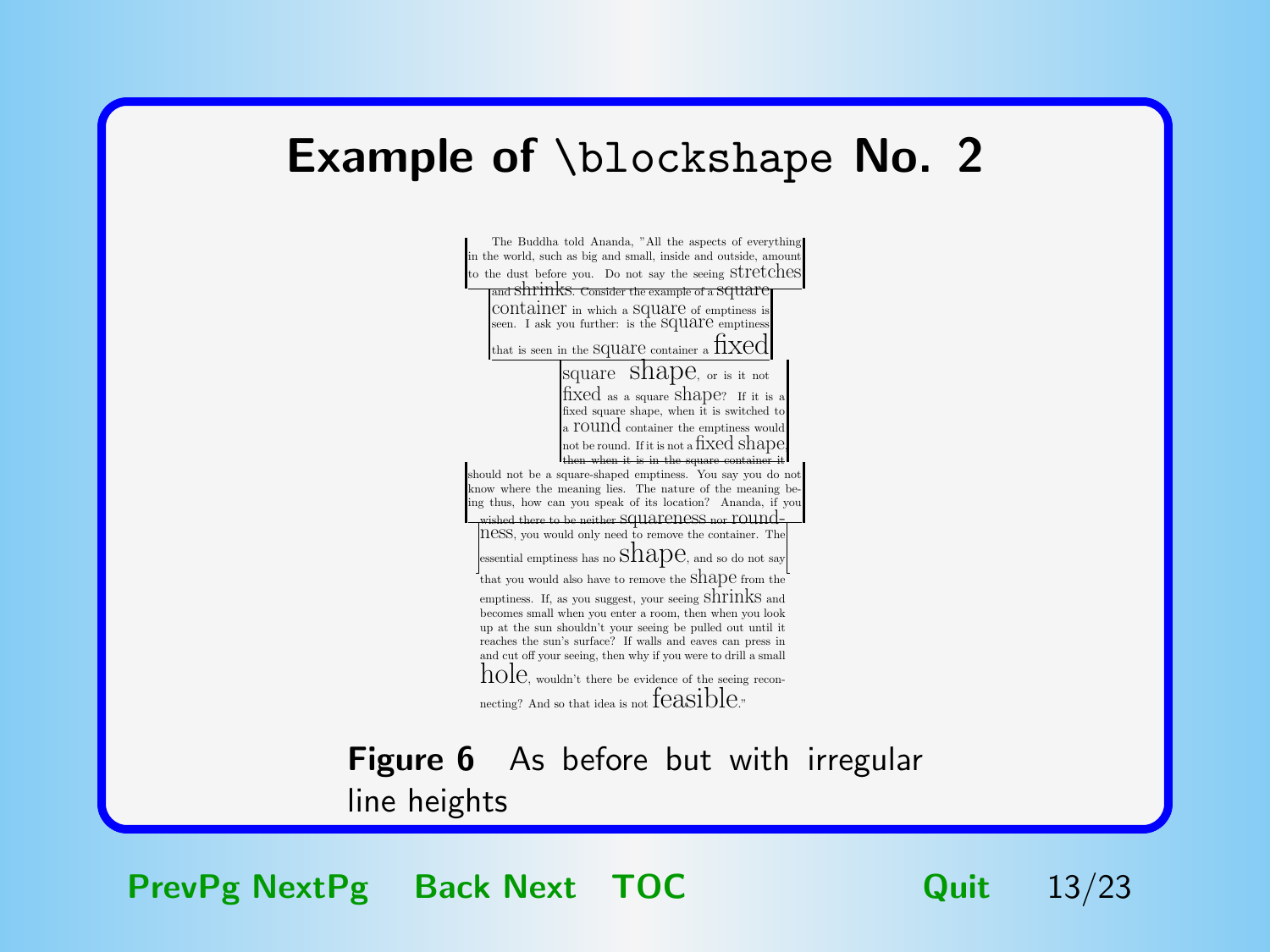# <span id="page-14-0"></span>Representation and Processing Semantics

- Interdependent input and formatting
- Rigid representation of paragraphs and pages
	- − paragraphs are formated first and never reformatted
	- − simple page breaking cannot influence formating of sub-objects
	- − big obstacle for more sophisticated page breaking
	- − and for more complex page and column layouts
- broader context optimization limited to paragraphs only

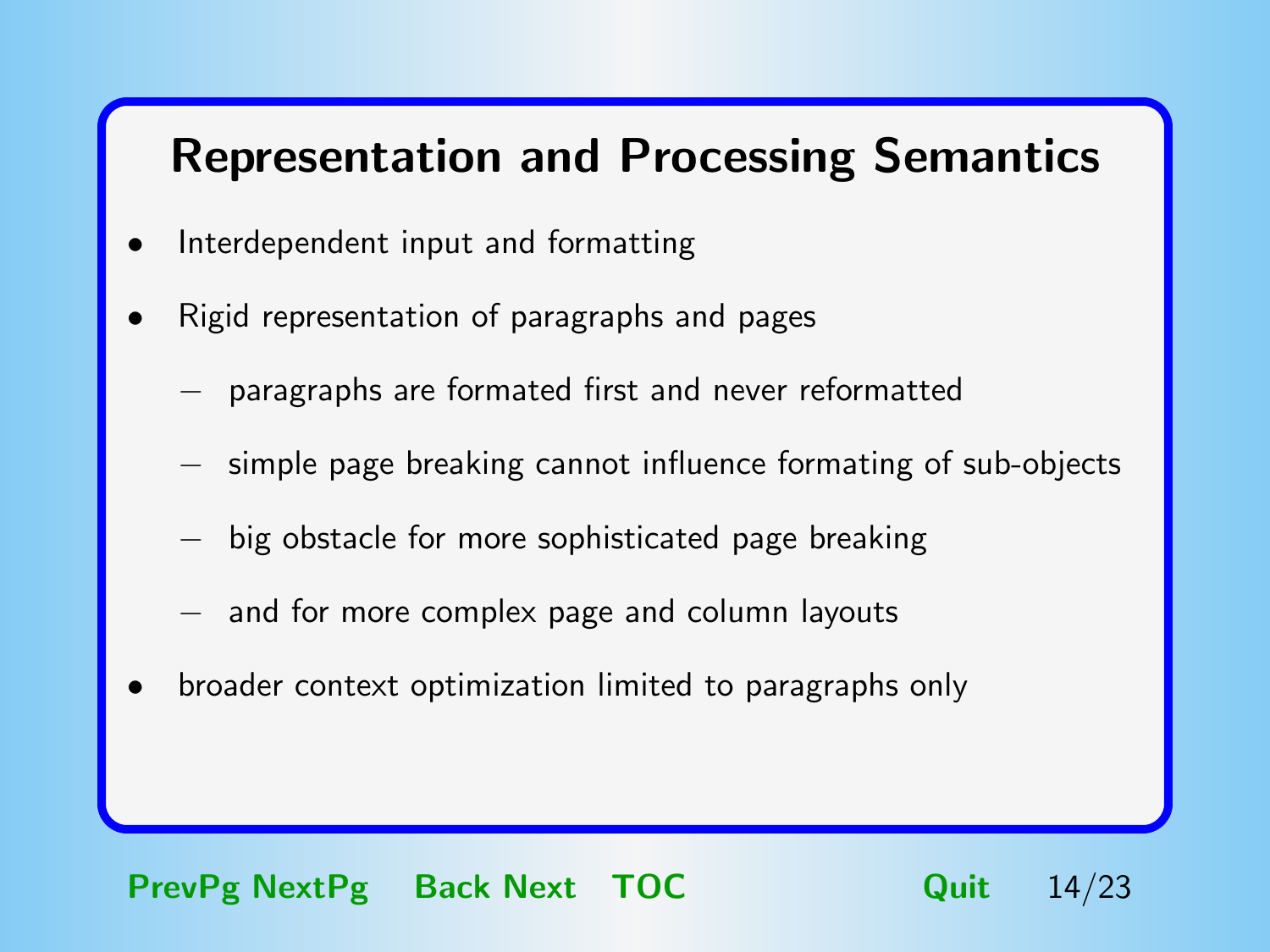# <span id="page-15-0"></span>Dynamic Representation and Processing

- separation of input (representation building) and formatting (representation transformation)
- keeping broader dynamic context (whole chapters, documents) allowing global optimization
- information richness of representation
- self-adaptable objects with definable behavior

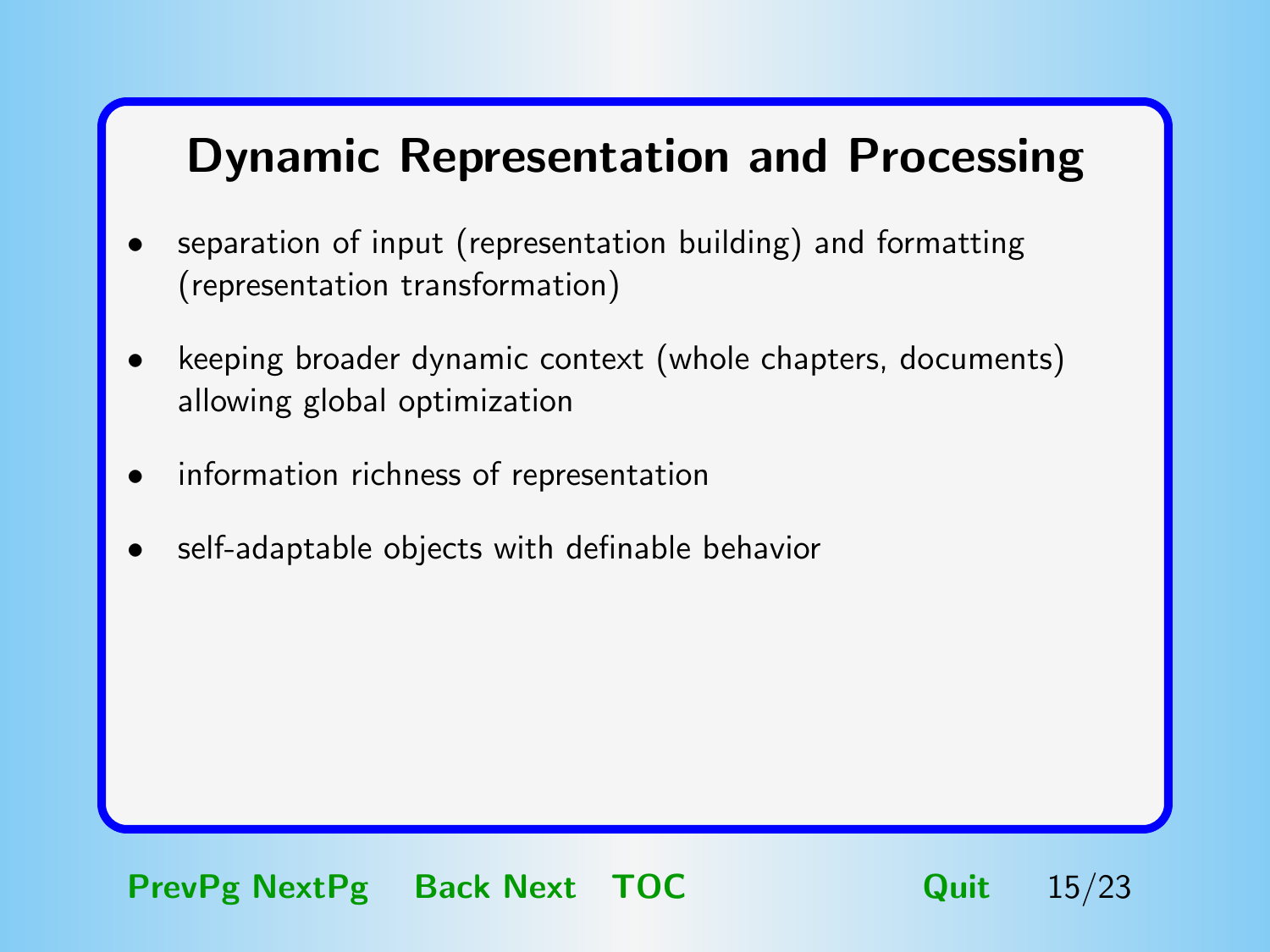# Input and Control Language

- <span id="page-16-0"></span>• Primitive macro language with obscure and context dependent syntax and syntactic rules
- Primitive and non-extensible type system
- No provision for modularity
- Unclean specification not separated from the implementation (overspecified)
- TEX macro-language is powerful for input manipulation but not for object representation (box) manipulation
- incomplete set of primitives (missing  $\last*$ ,  $\un*$ )

#### [PrevPg](#page-15-0) [NextPg](#page-17-0) Back Next [TOC](#page-23-0) Quit 16/23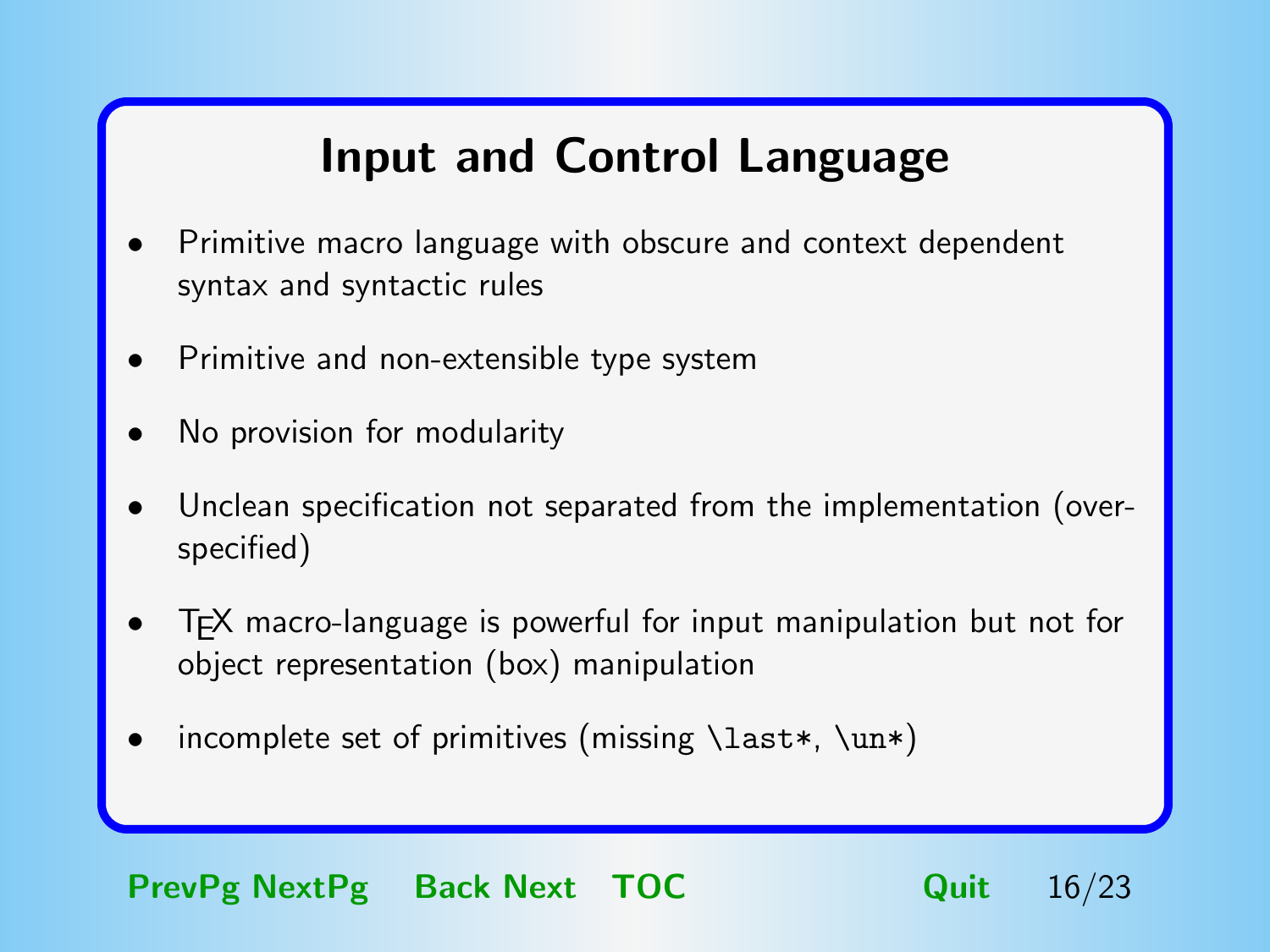## Proposal for Languages

- <span id="page-17-0"></span>• clean syntax and semantics (with formal specification)
- proper and extendible (definable) type system
- modular: separation of interface and (exchangeable) implementation
- complete: full elegant programmer control, no need for dirty tricks
- regular and basic: providing primitives, not solutions
- open: user constructs as powerful and convenient as primitives
- universal API for different language bindings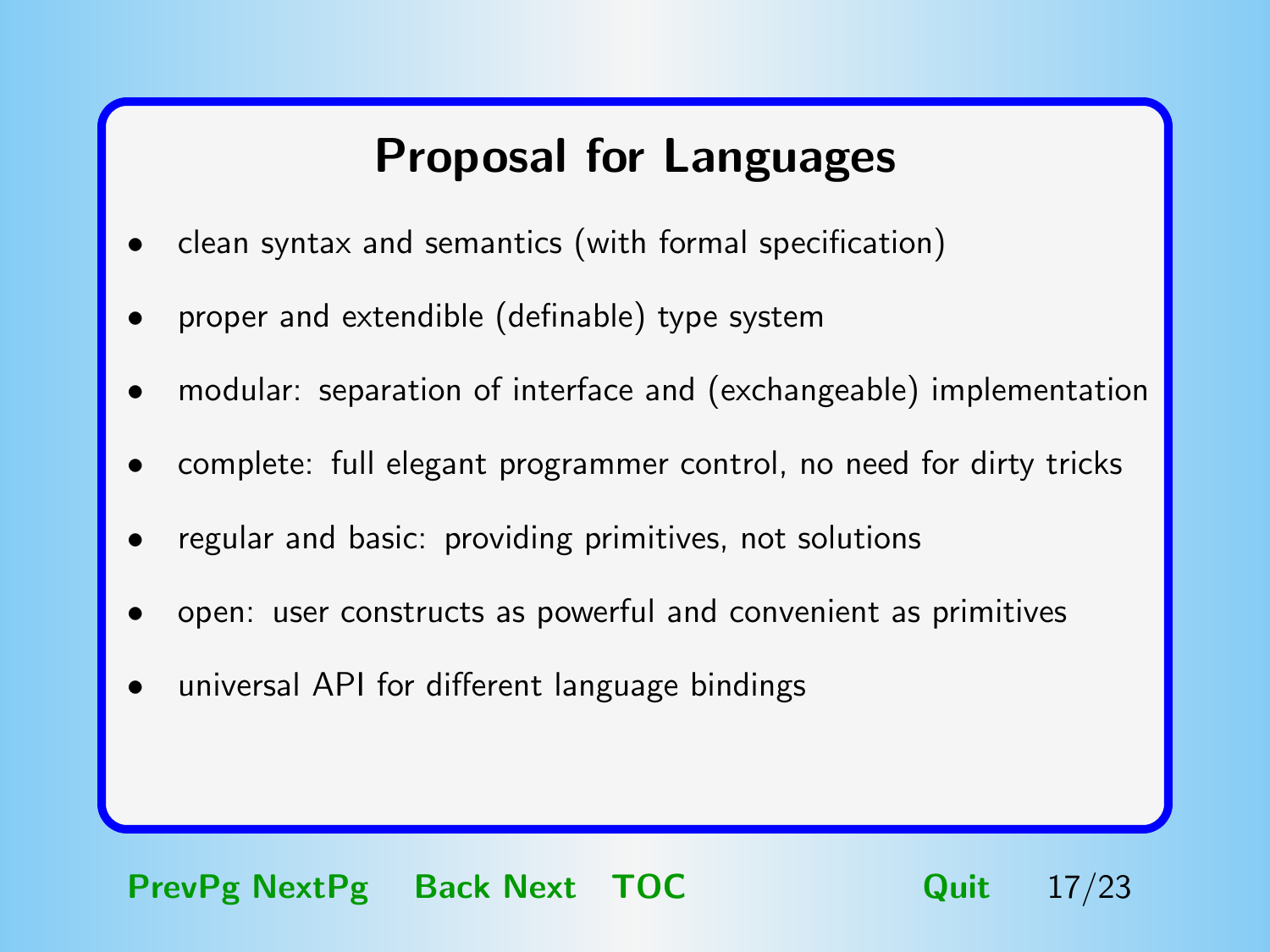- <span id="page-18-0"></span>possibly different languages for:
	- − input (pre)processing
	- − layout specification
	- − object representation manipulation

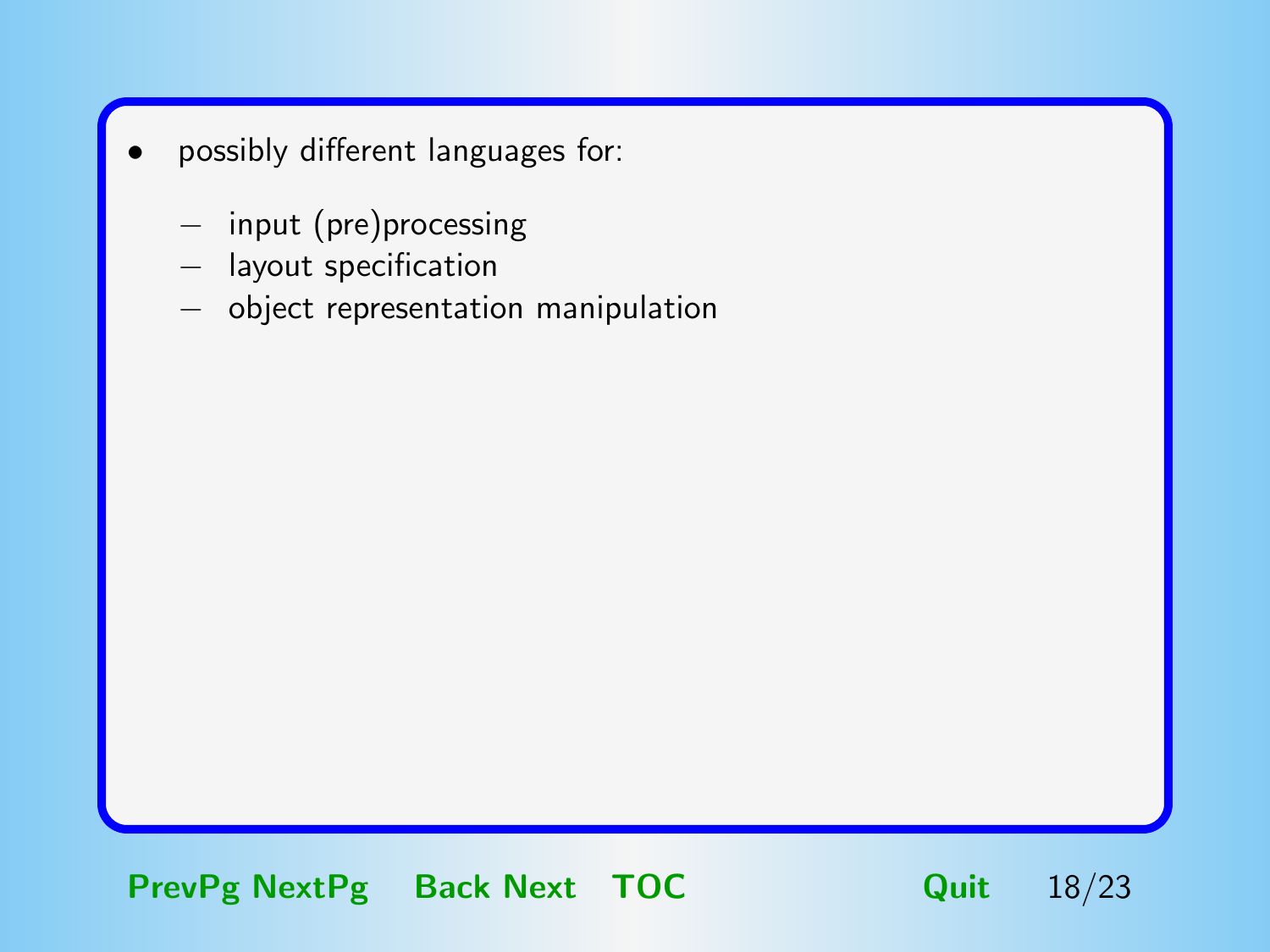# System Architecture

- <span id="page-19-0"></span>T<sub>F</sub>X architecture is monolithic and not extendible
- TEX external API non flexible (input, log, output)

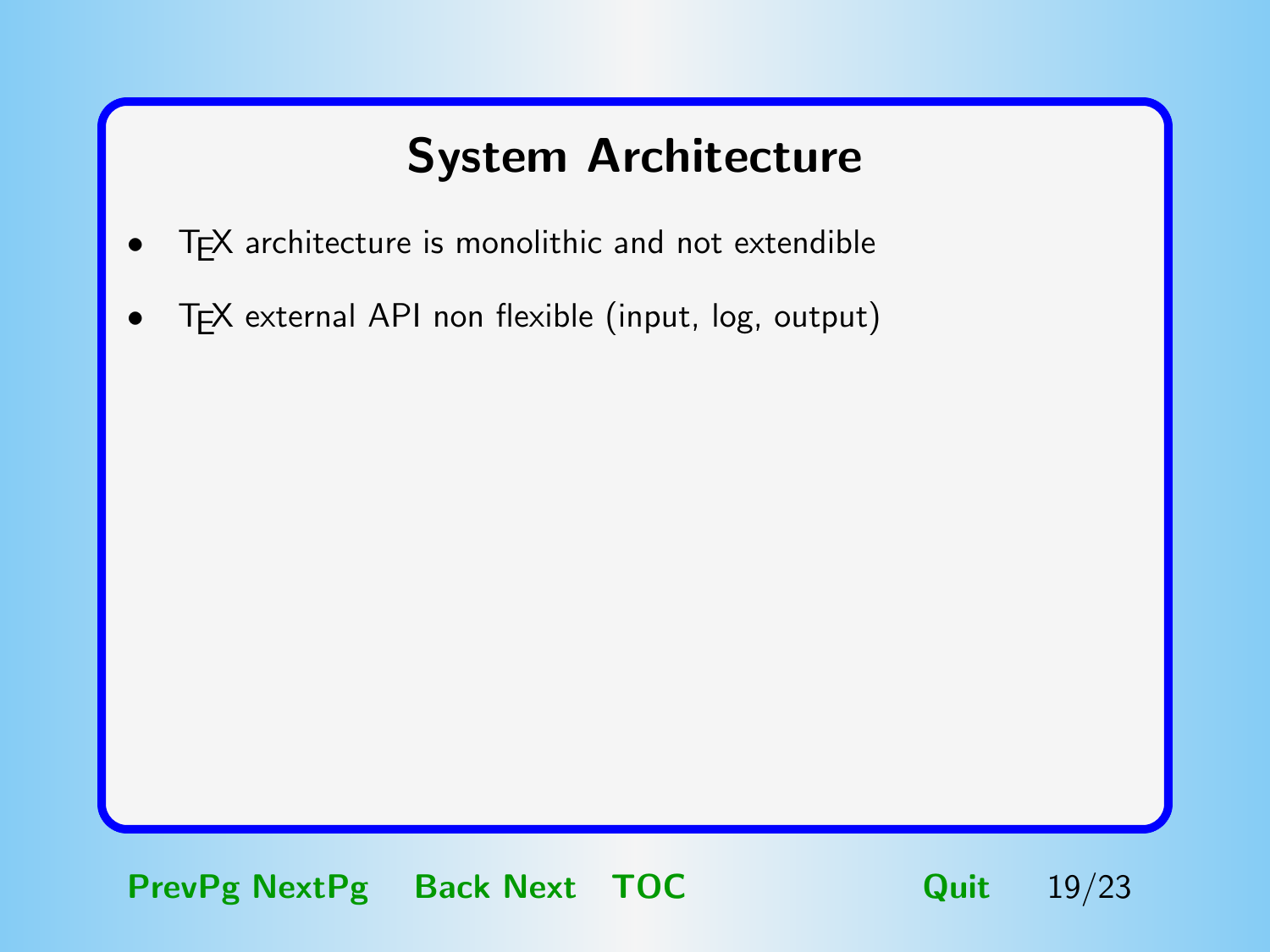### Proposed Architecture

- <span id="page-20-0"></span>pluggable frontends: T<sub>F</sub>X, XML, ...
- pluggable backends: PS, PDF, DVI, plain text content, .. .
- pluggable alternative algorithms and policies
- various language bindings: scheme, python, ...
- reusable subsystems (modules)

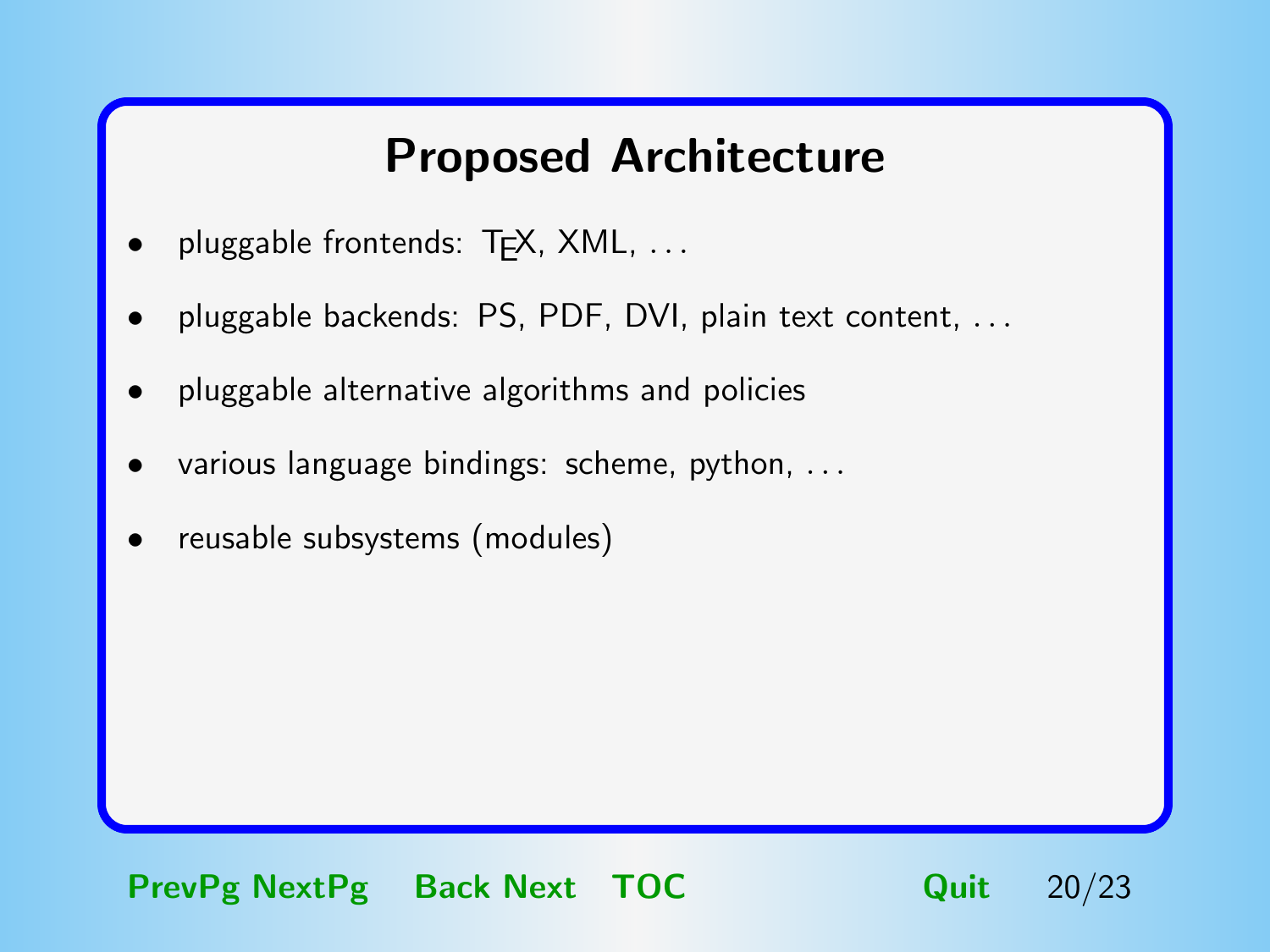# Conclusion

- <span id="page-21-0"></span>T<sub>F</sub>X is already (almost) perfect for tasks it was designed for (and many more), no need to improve
- more general document and processing model needed for more challenging tasks
- higher level modular input and control language can increase expressivity and productivity
- open modular architecture can improve flexibility and applicability
- better framework for document/interface design
- it should be easier to express the document design and let the machine to put it into effect

#### [PrevPg](#page-20-0) [NextPg](#page-22-0) Back Next [TOC](#page-23-0) Quit 21/23

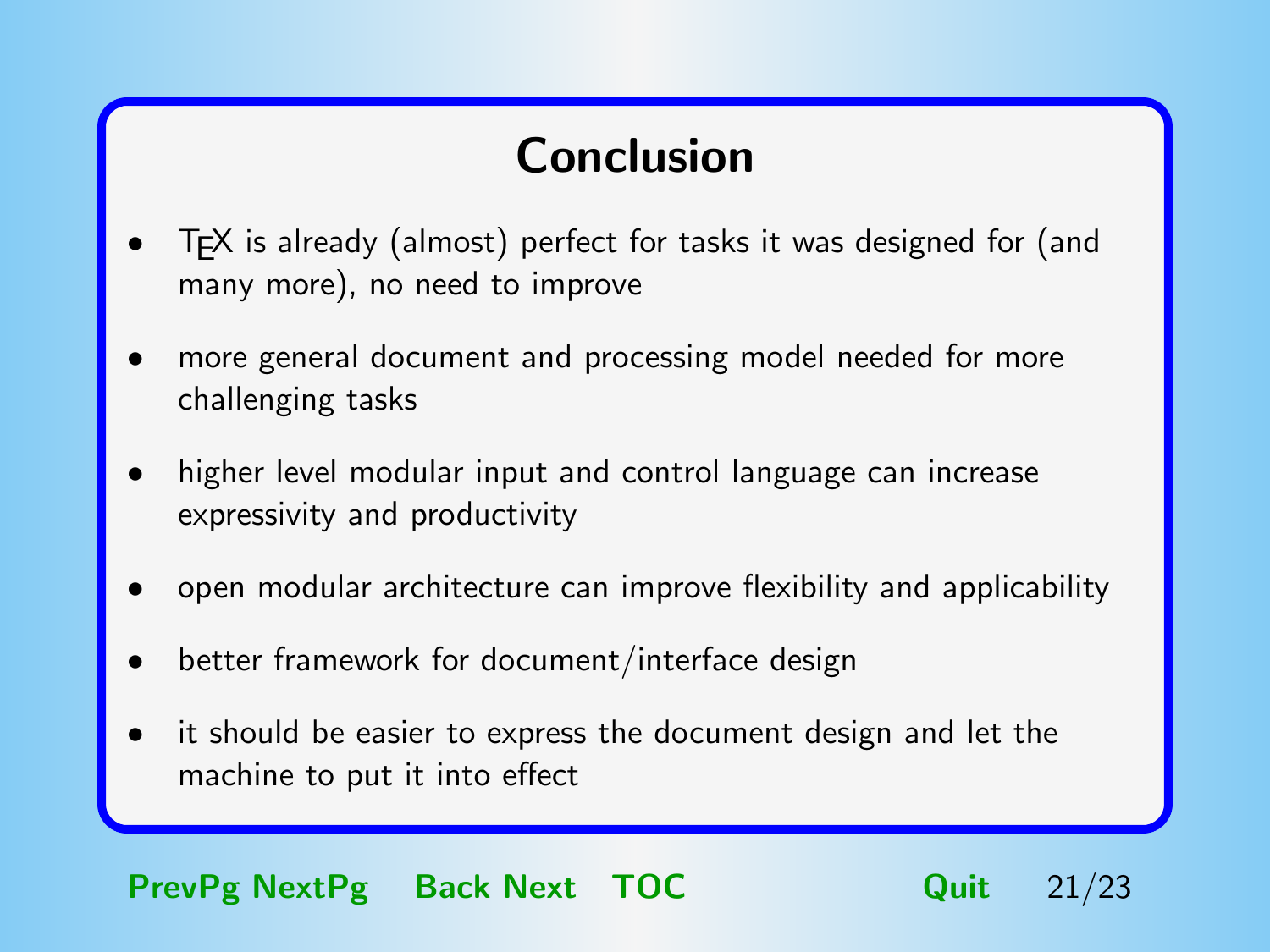# Related Links

- <span id="page-22-0"></span> $\mathcal{N}$  code: <ftp://dante.ctan.org/pub/tex/systems/nts/>
- My papers about  $\mathcal{N}$ S: http://www.inf.ethz.ch/~skoupy/papers/